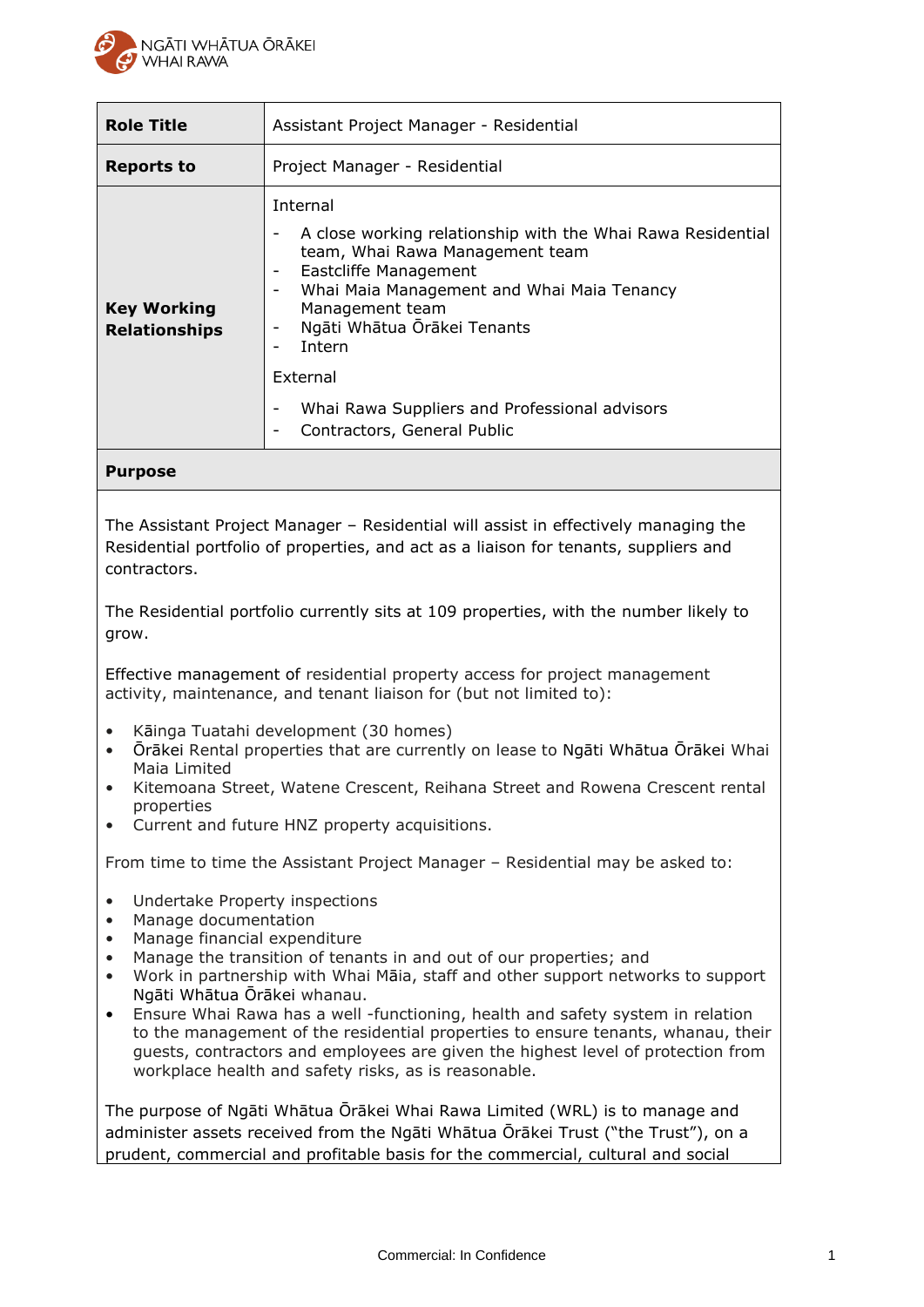development of Ngāti Whātua Ōrākei. Over time, the size and value of the portfolio will grow.

WRL will provide for the long term sustainable financial well-being of the Trust, and in doing so follow the following overarching principles (Ngā Mātāpono):

- (a) **Tino Rangatiratanga (self-determination):** WRL will support the hapū to be financially strong;
- (b) **Rangatiratanga (leadership):** WRL will demonstrate strong leadership, good governance, transparent decision making and cohesiveness to represent and serve in a manner that exemplifies unity and mutual respect;
- (c) **Manaakitanga (care & host responsibility):** WRL will provide for active involvements in various host relationships within the wider community;
- (d) **Kaitiakitanga (guardianship):** WRL will safeguard and enhance the interests of land, people and resources for future generations;
- (e) **Kotahitanga (unity):** WRL will take leadership decisions aimed at fostering unity by making the collective interests its prime responsibility;
- (f) **Whanaungatanga (kinship):** WRL will involve the Trust in decisionmaking processes, and keep them informed of activities;
- (g) **Mana Taurite (equity):** WRL will ensure that all hapū members have equal access to opportunities as they arise; and
- (h) **Ahi kaa:** WRL will ensure the retention of land wherever possible.

# **Areas of Accountability**

## **Health and safety**

Whai Rawa take Health & Safety very seriously. The Assistant Project Manager – Residential will ensure that:

- Contractors are fully briefed on their Whai Rawa Health & Safety responsibilities.
- Whai Rawa sites are regularly checked and comply with Health & Safety regulations.
- Residential property Health & Safety information is recorded appropriately.
- Appropriate protocols are implemented to ensure that Health & Safety information is kept up to date
- Whai Rawa has, a well-functioning, Health & Safety system in relation to the management of its Residential properties so tenants, whanau, their guests, contractors and employees are given the highest level of protection from workplace Health & Safety risks, as is reasonable.

It is everybody's responsibility to ensure that you and other team members are aware of, and follow, company Health & Safety policies and procedures.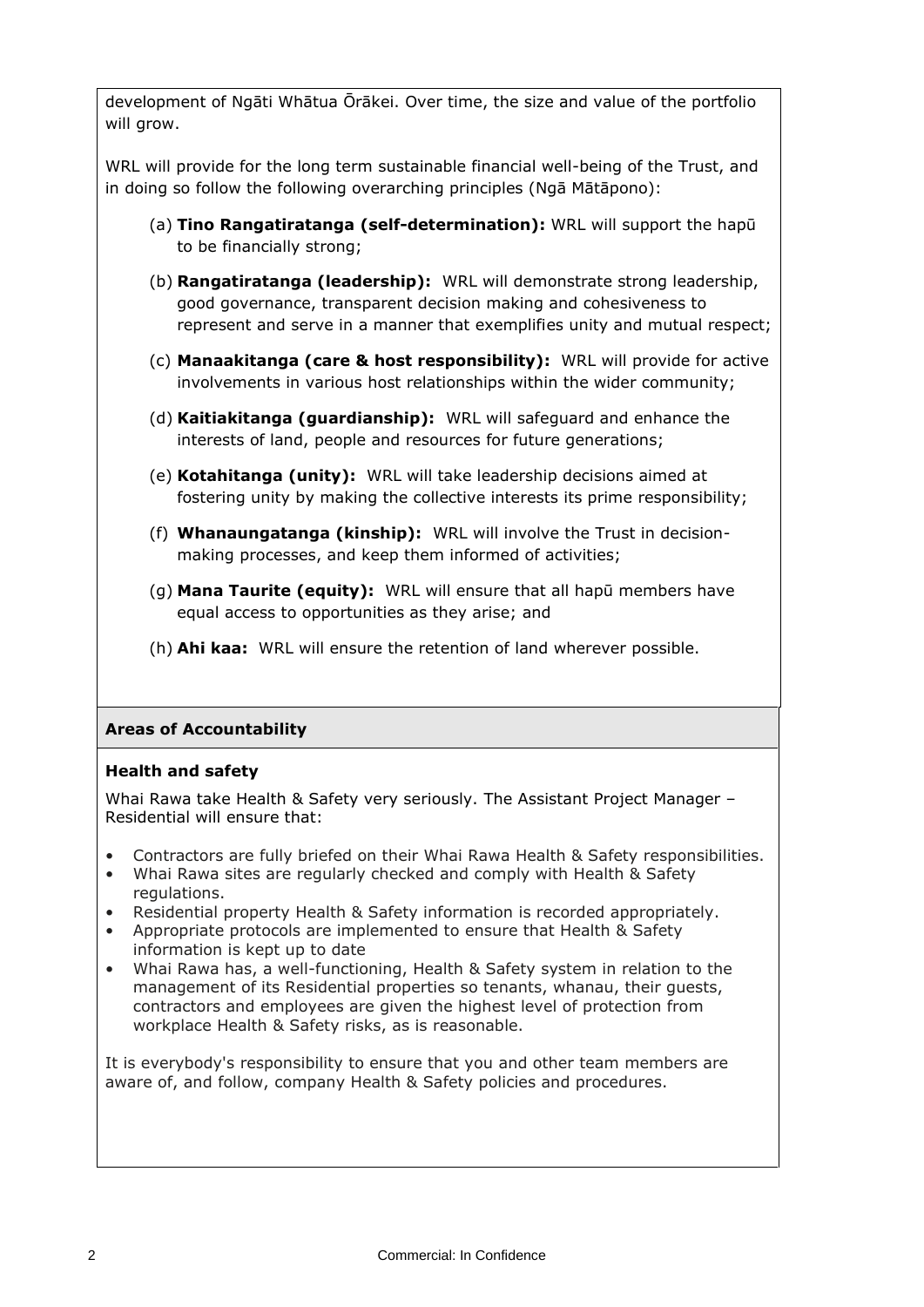### **Property Management System**

Provide support to load works orders.

#### **Property Maintenance**

• Manage residential property access for project management activity of residential property projects and standard maintenance.

#### **Procurement**

- Ensure that all potential contractors are provided, and understand, Whai Rawa's Health & Safety Policies.
- Adhere to the Pre-qualification process (where appropriate).

#### **Financial**

- Efficiently and effectively manage any project budget established to effect plans in relation to the role.
- If required
	- $\circ$  Prepare project scopes, procure contractor servicing quotes, liaise with the direct manager for approval
	- o Issue purchase orders for projects and ensure timely payments are made.

#### **Strategy**

• Identify and advise the Residential Asset Manager of opportunities to improve Health & Safety and Property Management systems.

#### **Other Tasks**

- Answer out of hours residential maintenance enquiries which is shared by the residential team on weekly rotational basis.
- Any other tasks that may reasonably be asked to complete.

## **Qualifications, Experience & Capabilities**

Minimum two years relevant experience.

Experience in property or tenancy management (desired).

Knowledge and understanding of (or working towards) te reo maōri and tikanga will be an advantage.

Experience with the NZ Health & Safety legislation and management practices would be an advantage.

Knowledge of the existing portfolio would be an advantage.

Experience with complex databases and property management systems.

Advanced MS applications.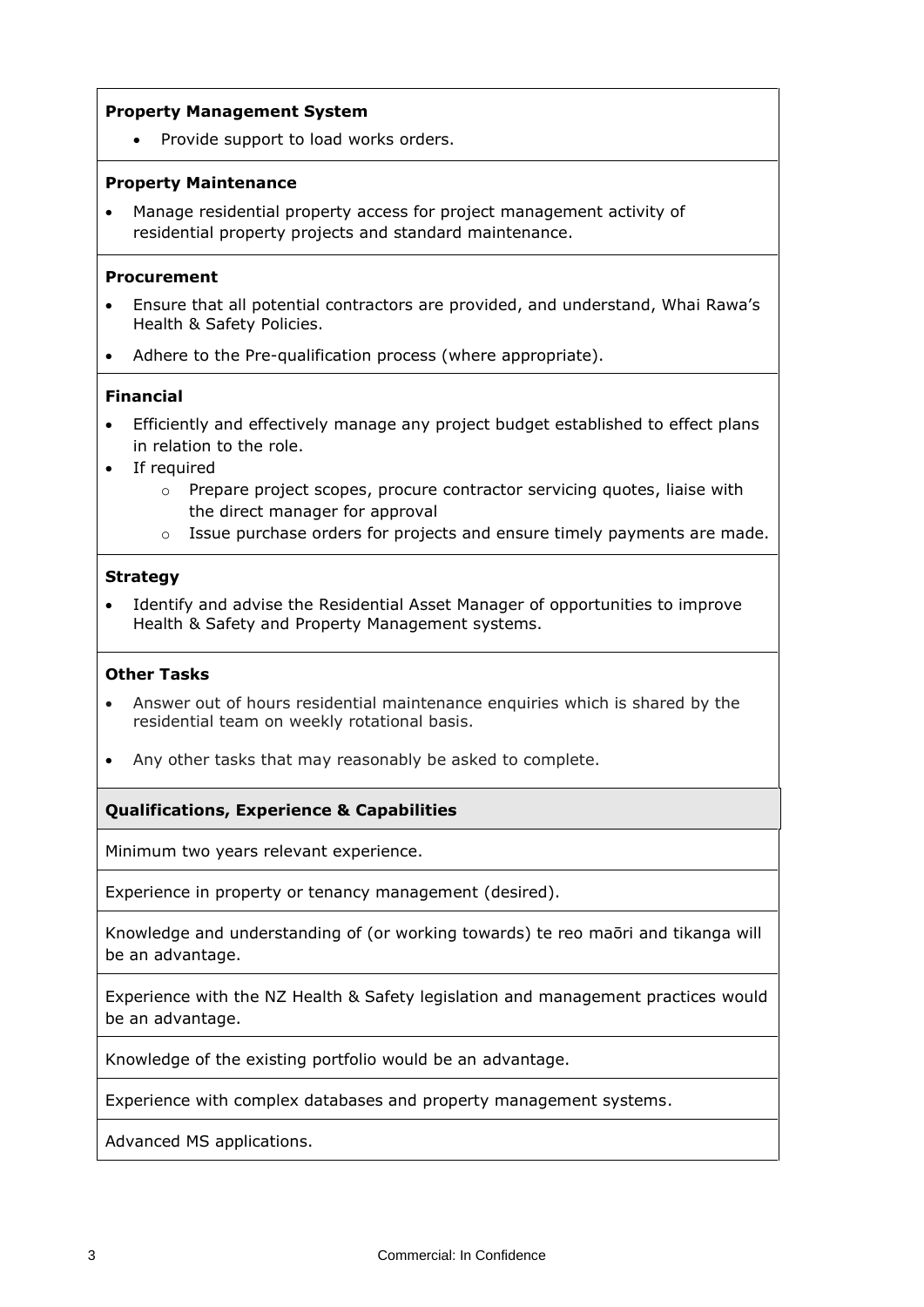Excellent organisation, time management, and multi-tasking skills.

A high level of personal integrity.

Organised but flexible enough to deal with constantly shifting priorities.

Resilient – pushing back in a constructive fashion, that manages expectations.

Proven organisational skills.

Able to work independently with initiative.

Solutions-orientated approach.

Positive attitude with a willingness to provide the highest levels of internal and external service. Trustworthy and confidential.

Strong team player – able to work seamlessly with the organisation.

Adaptable to ambiguity, different environments, expectations and personalities and constant change.

Highly effective communicator.

Ability to work accurately and effectively under pressure.

Ability to take control in crisis situations, to work extended hours when required and provide administrative and secretarial support to the highest level.

# **Personal Attributes**

Approachability. Highly competent and courteous when working with stakeholders. Communicates effectively, demonstrates enthusiasm in stakeholder interactions. Remains calm in stressful situations. Makes an extra effort to find solutions to business problems. Effective at building relationships.

Composure. Calm and relaxed under pressure. Resilient.

Organising. Enjoys engaging in multiple tasks at the same time on the job. Tendency to enjoy and do well in a job which requires tasks to be completed simultaneously.

Priority Setting/Speed & Accuracy. Identifies relevant pieces of data quickly and accurately, producing high quality work.

Time Management. Works in an organised manner. Produces quality work. Consistent in both work style and behaviour. Reliable, diligent organised and careful. Excellent time keeping, well prepared, and pays careful attention to follow up actions.

Working with Information. Demonstrates a strong ability to solve problems in the workplace. Adapts quickly to tasks that require ongoing skill acquisition and the